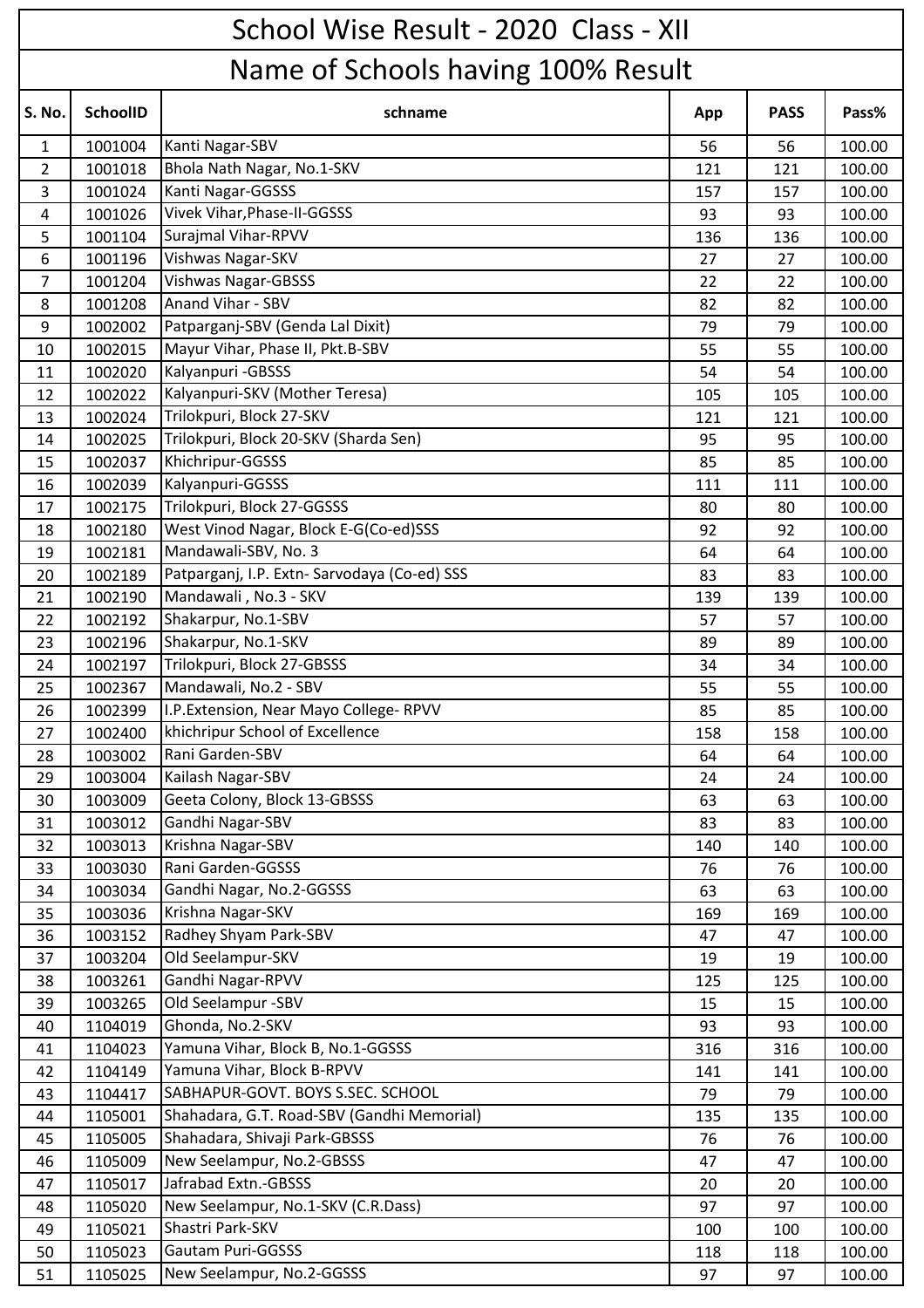|        | School Wise Result - 2020 Class - XII |                                                              |     |             |        |  |  |  |
|--------|---------------------------------------|--------------------------------------------------------------|-----|-------------|--------|--|--|--|
|        | Name of Schools having 100% Result    |                                                              |     |             |        |  |  |  |
| S. No. | <b>SchoolID</b>                       | schname                                                      | App | <b>PASS</b> | Pass%  |  |  |  |
| 52     | 1105107                               | New Usmanpur (Gautam Puri)-GBSSS                             | 76  | 76          | 100.00 |  |  |  |
| 53     | 1105109                               | <b>West Jyoti Nagar-GBSSS</b>                                | 51  | 51          | 100.00 |  |  |  |
| 54     | 1105110                               | Shahadara, G.T. Road-SKV (Mani Ben Patel Bharti Mahila)      | 270 | 270         | 100.00 |  |  |  |
| 55     | 1105111                               | West Jyoti Nagar-GGSSS                                       | 66  | 66          | 100.00 |  |  |  |
| 56     | 1105113                               | Brahmpuri-GBSSS                                              | 32  | 32          | 100.00 |  |  |  |
| 57     | 1105229                               | Brahmpuri, GGSSS Block-X                                     | 88  | 88          | 100.00 |  |  |  |
| 58     | 1105236                               | Shastri Park, Buland Masjid, SKV                             | 26  | 26          | 100.00 |  |  |  |
| 59     | 1105239                               | New Jafrabad- GGSSS                                          | 42  | 42          | 100.00 |  |  |  |
| 60     | 1105242                               | Shastri Park, Buland Masjid, SBV                             | 24  | 24          | 100.00 |  |  |  |
| 61     | 1105248                               | <b>Gautam Puri- RPVV</b>                                     | 96  | 96          | 100.00 |  |  |  |
| 62     | 1106018                               | New Seemapuri-SKV                                            | 117 | 117         | 100.00 |  |  |  |
| 63     | 1106025                               | Dilshad Garden, Block C-GGSSS                                | 226 | 226         | 100.00 |  |  |  |
| 64     | 1106252                               | Nand Nagri, Block D-RPVV                                     | 133 | 133         | 100.00 |  |  |  |
| 65     | 1106265                               | <b>Mandoli Extension-GBSSS</b>                               | 165 | 165         | 100.00 |  |  |  |
| 66     | 1207013                               | Roop Nagar, RSV NO-4                                         | 103 | 103         | 100.00 |  |  |  |
| 67     | 1207033                               | Sabzi Mandi, Kedar Building, Amar Shaheed Matadeen Lodha-SKV | 40  | 40          | 100.00 |  |  |  |
| 68     | 1207034                               | <b>Timar Pur-SKV</b>                                         | 159 | 159         | 100.00 |  |  |  |
| 69     | 1207042                               | Chabi Ganj, Kashmiri Gate-GGSSS                              | 37  | 37          | 100.00 |  |  |  |
| 70     | 1207043                               | Nicholson Road-GGSSS                                         | 27  | 27          | 100.00 |  |  |  |
| 71     | 1207108                               | Raj Niwas Marg, RPVV                                         | 143 | 143         | 100.00 |  |  |  |
| 72     | 1207109                               | <b>Magazine Road-GBSSS</b>                                   | 22  | 22          | 100.00 |  |  |  |
| 73     | 1207113                               | Civil Lines, RPVV                                            | 172 | 172         | 100.00 |  |  |  |
| 74     | 1208001                               | Gulabi Bagh-SBV                                              | 53  | 53          | 100.00 |  |  |  |
| 75     | 1208002                               | Qutab Road-SBV                                               | 39  | 39          | 100.00 |  |  |  |
| 76     | 1208004                               | Sarai Rohilla-GBSSS                                          | 60  | 60          | 100.00 |  |  |  |
| 77     | 1208013                               | Gulabi Bagh-SKV                                              | 54  | 54          | 100.00 |  |  |  |
| 78     | 1208014                               | Partap Nagar- SKV                                            | 19  | 19          | 100.00 |  |  |  |
| 79     | 1208015                               | Sarai Rohilla-SKV                                            | 68  | 68          | 100.00 |  |  |  |
| 80     | 1208016                               | Idgah Road-SKV                                               | 62  | 62          | 100.00 |  |  |  |
| 81     | 1208018                               | Padam Nagar-SKV                                              | 54  | 54          | 100.00 |  |  |  |
| 82     | 1208021                               | <b>Tulsi Nagar-GGSSS</b>                                     | 44  | 44          | 100.00 |  |  |  |
| 83     | 1208023                               | Kinari Bazar, Gali Barf Wali-GGSSS                           | 6   | 6           | 100.00 |  |  |  |
| 84     | 1208025                               | Pul Bangash-SKV                                              | 24  | 24          | 100.00 |  |  |  |
| 85     | 1208027                               | Quresh Nagar, GGSSS                                          | 13  | 13          | 100.00 |  |  |  |
| 86     | 1208090                               | Inder Lok-SKV                                                | 58  | 58          | 100.00 |  |  |  |
| 87     | 1208092                               | Kishan Ganj-RPVV                                             | 91  | 91          | 100.00 |  |  |  |
| 88     | 1208095                               | Shastri Nagar-SKV                                            | 103 | 103         | 100.00 |  |  |  |
| 89     | 1208219                               | Tulsi Nagar- GBSSS                                           | 33  | 33          | 100.00 |  |  |  |
| 90     | 1208232                               | Pratap Nagar-GBSSS                                           | 25  | 25          | 100.00 |  |  |  |
| 91     | 1309007                               | Shalimar Bagh, Block AP-GBSSS                                | 45  | 45          | 100.00 |  |  |  |
| 92     | 1309012                               | Rana Partap Bagh-GBSSS                                       | 4   | 4           | 100.00 |  |  |  |
| 93     | 1309017                               | Kewal Park-G(Co-ed)SSS                                       | 36  | 36          | 100.00 |  |  |  |
| 94     | 1309025                               | Dhakka-SKV                                                   | 119 | 119         | 100.00 |  |  |  |
| 95     | 1309026                               | Model Town, No.1-SKV                                         | 144 | 144         | 100.00 |  |  |  |
| 96     | 1309028                               | Rana Partap Bagh-SKV                                         | 38  | 38          | 100.00 |  |  |  |
| 97     | 1309030                               | Shalimar Bagh, Block BL-SKV                                  | 111 | 111         | 100.00 |  |  |  |
| 98     | 1309124                               | Shalimar Bagh, Block BT-RPVV                                 | 124 | 124         | 100.00 |  |  |  |
| 99     | 1309126                               | Model Town, No.2-GGSSS                                       | 56  | 56          | 100.00 |  |  |  |
| 100    | 1309128                               | <b>Azadpur Colony-GBSSS</b>                                  | 26  | 26          | 100.00 |  |  |  |
| 101    | 1309167                               | Vijay Nagar-SKV                                              | 40  | 40          | 100.00 |  |  |  |
| 102    | 1309254                               | Jahangirpuri, Block A, No.2 - SKV                            | 205 | 205         | 100.00 |  |  |  |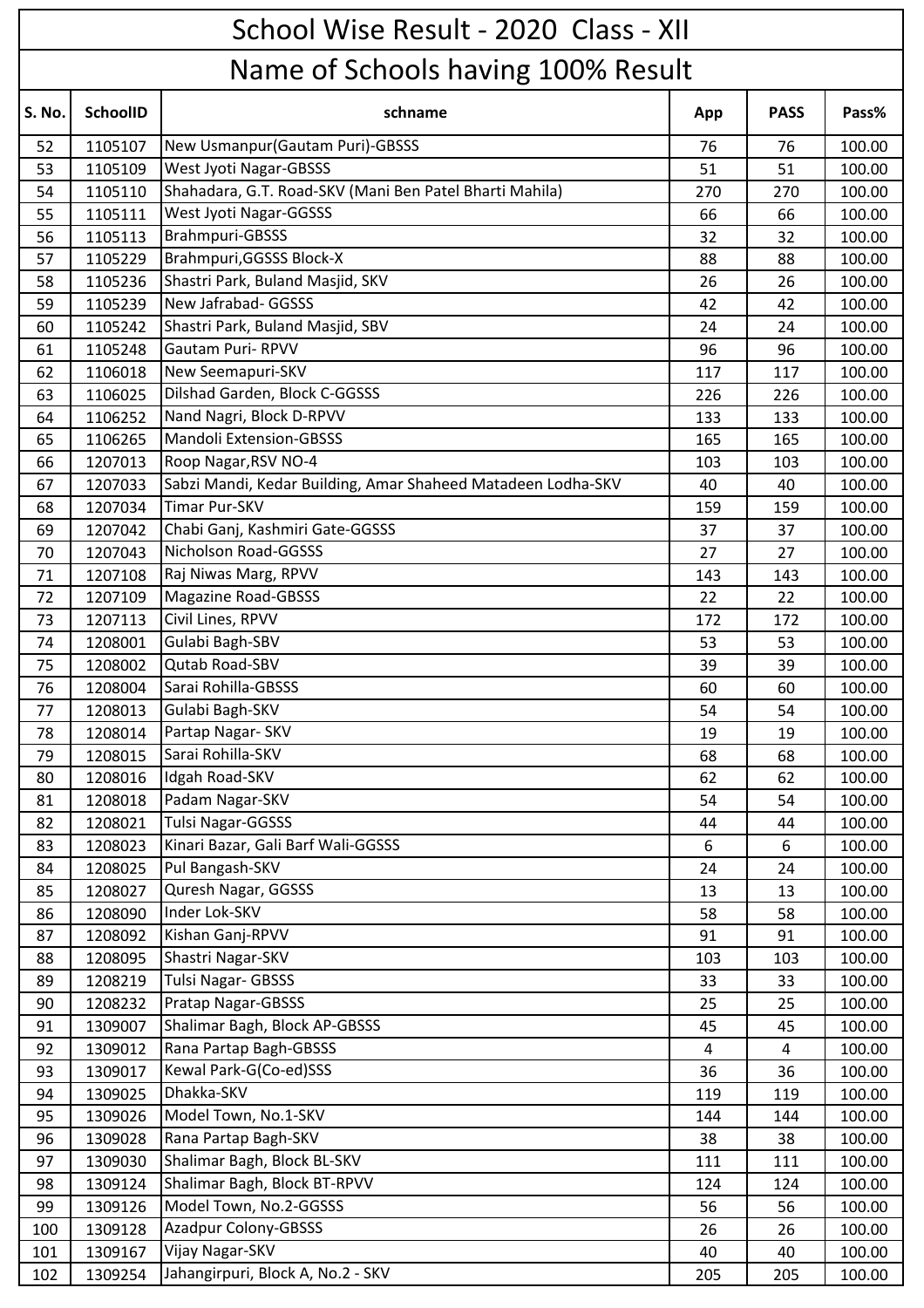|               | School Wise Result - 2020 Class - XII |                                                  |     |             |        |  |  |  |
|---------------|---------------------------------------|--------------------------------------------------|-----|-------------|--------|--|--|--|
|               | Name of Schools having 100% Result    |                                                  |     |             |        |  |  |  |
| <b>S. No.</b> | <b>SchoolID</b>                       | schname                                          | App | <b>PASS</b> | Pass%  |  |  |  |
| 103           | 1309262                               | Libaspur-GBSSS                                   | 122 | 122         | 100.00 |  |  |  |
| 104           | 1309265                               | Qadipur-GGSSS                                    | 205 | 205         | 100.00 |  |  |  |
| 105           | 1309267                               | Bakhtawarpur-SKV (BMS)                           | 161 | 161         | 100.00 |  |  |  |
| 106           | 1309268                               | Singhu-G(Co-Ed)SSS                               | 62  | 62          | 100.00 |  |  |  |
| 107           | 1309269                               | Palla Majra-GBSSS                                | 48  | 48          | 100.00 |  |  |  |
| 108           | 1309279                               | Jahangirpuri, Plot No.5, A-Block - SKV           | 43  | 43          | 100.00 |  |  |  |
| 109           | 1310002                               | Prahalad Pur-SBV                                 | 137 | 137         | 100.00 |  |  |  |
| 110           | 1310004                               | Sannoth-SV                                       | 54  | 54          | 100.00 |  |  |  |
| 111           | 1310005                               | Tikri Khurd- SKV                                 | 66  | 66          | 100.00 |  |  |  |
| 112           | 1310007                               | Nangal Thakran-SBV (Ved Pandit Khushi Ram)       | 55  | 55          | 100.00 |  |  |  |
| 113           | 1310008                               | Pooth Khurd-GBSSS                                | 65  | 65          | 100.00 |  |  |  |
| 114           | 1310009                               | <b>Badli-GBSSS</b>                               | 170 | 170         | 100.00 |  |  |  |
| 115           | 1310010                               | Katewara-GBSSS                                   | 32  | 32          | 100.00 |  |  |  |
| 116           | 1310014                               | Alipur-GBSSS                                     | 200 | 200         | 100.00 |  |  |  |
| 117           | 1310017                               | Narela, SBV                                      | 196 | 196         | 100.00 |  |  |  |
| 118           | 1310022                               | Bhorgarh-G(Co-ed)SSS                             | 75  | 75          | 100.00 |  |  |  |
| 119           | 1310025                               | Shahabad Dairy- GGSSS                            | 215 | 215         | 100.00 |  |  |  |
| 120           | 1310026                               | Harewali-G(Co-ed)SSS                             | 28  | 28          | 100.00 |  |  |  |
| 121           | 1310031                               | Alipur-SKV                                       | 250 | 250         | 100.00 |  |  |  |
| 122           | 1310032                               | Prahalad Pur-SKV                                 | 125 | 125         | 100.00 |  |  |  |
| 123           | 1310034                               | Badli-SKV                                        | 263 | 263         | 100.00 |  |  |  |
| 124           | 1310039                               | Khera Kalan-SKV (Baba Nane Nath)                 | 52  | 52          | 100.00 |  |  |  |
| 125           | 1310041                               | Khera Khurd-SKV                                  | 48  | 48          | 100.00 |  |  |  |
| 126           | 1310045                               | Samaipur-GGSSS                                   | 252 | 252         | 100.00 |  |  |  |
| 127           | 1310049                               | <b>Bankner-GGSSS</b>                             | 144 | 144         | 100.00 |  |  |  |
| 128           | 1310157                               | Siraspur-GGSSS                                   | 84  | 84          | 100.00 |  |  |  |
| 129           | 1310161                               | Barwala-G(Co-ed)SSS                              | 23  | 23          | 100.00 |  |  |  |
| 130           | 1310164                               | Narela, Pocket 5 & 6-GGSSS                       | 85  | 85          | 100.00 |  |  |  |
| 131           | 1310166                               | Narela-GBSSS (Mussadi Lal)                       | 107 | 107         | 100.00 |  |  |  |
| 132           | 1310169                               | Holambi Kalan, B-Block GGSSS                     | 77  | 77          | 100.00 |  |  |  |
| 133           | 1310247                               | Auchandi-SV                                      | 31  | 31          | 100.00 |  |  |  |
| 134           | 1310399                               | HOLAMBI KALAN, METRO VIHAR, A-BLK G(CO-ED)SSS    | 100 | 100         | 100.00 |  |  |  |
| 135           | 1310400                               | GHOGA G(CO-ED)SSS                                | 26  | 26          | 100.00 |  |  |  |
| 136           | 1310407                               | Holambi Kalan, Metro Vihar, C-Block- G(Co-ed)SSS | 47  | 47          | 100.00 |  |  |  |
| 137           | 1310409                               | Narela, A-10 Pocket-5, RPVV                      | 105 | 105         | 100.00 |  |  |  |
| 138           | 1310410                               | Narela, Sect. A-6, Pocket-2- GGSSS               | 144 | 144         | 100.00 |  |  |  |
| 139           | 1310411                               | <b>Shahbad Daulatpur- GGSSS</b>                  | 60  | 60          | 100.00 |  |  |  |
| 140           | 1310420                               | Siraspur-GBSSS                                   | 43  | 43          | 100.00 |  |  |  |
| 141           | 1310430                               | Narela, Sect. A-6, Pkt-2 - GBSSS                 | 62  | 62          | 100.00 |  |  |  |
| 142           | 1310458                               | Tikri Khurd- SBV                                 | 53  | 53          | 100.00 |  |  |  |
| 143           | 1411001                               | Anandwas-SBV                                     | 156 | 156         | 100.00 |  |  |  |
| 144           | 1411003                               | Ashok Vihar, Phase I, Block H-SBV                | 41  | 41          | 100.00 |  |  |  |
| 145           | 1411009                               | Keshavpuram, No.1-GBSSS                          | 21  | 21          | 100.00 |  |  |  |
| 146           | 1411014                               | Ashok Vihar, Block D-GBSSS                       | 54  | 54          | 100.00 |  |  |  |
| 147           | 1411016                               | Rani Bagh-GBSSS                                  | 72  | 72          | 100.00 |  |  |  |
| 148           | 1411017                               | Pitampura, Block SU-GBSSS                        | 77  | 77          | 100.00 |  |  |  |
| 149           | 1411019                               | <b>Bharat Nagar-GBSSS</b>                        | 41  | 41          | 100.00 |  |  |  |
| 150           | 1411021                               | Keshavpuram, Block A-SKV                         | 32  | 32          | 100.00 |  |  |  |
| 151           | 1411022                               | Wazirpur, J.J. Colony-GBSSS                      | 78  | 78          | 100.00 |  |  |  |
| 152           | 1411027                               | Ashok Vihar, Phase II-SKV                        | 96  | 96          | 100.00 |  |  |  |
| 153           | 1411028                               | Keshavpuram, No.1-SKV                            | 102 | 102         | 100.00 |  |  |  |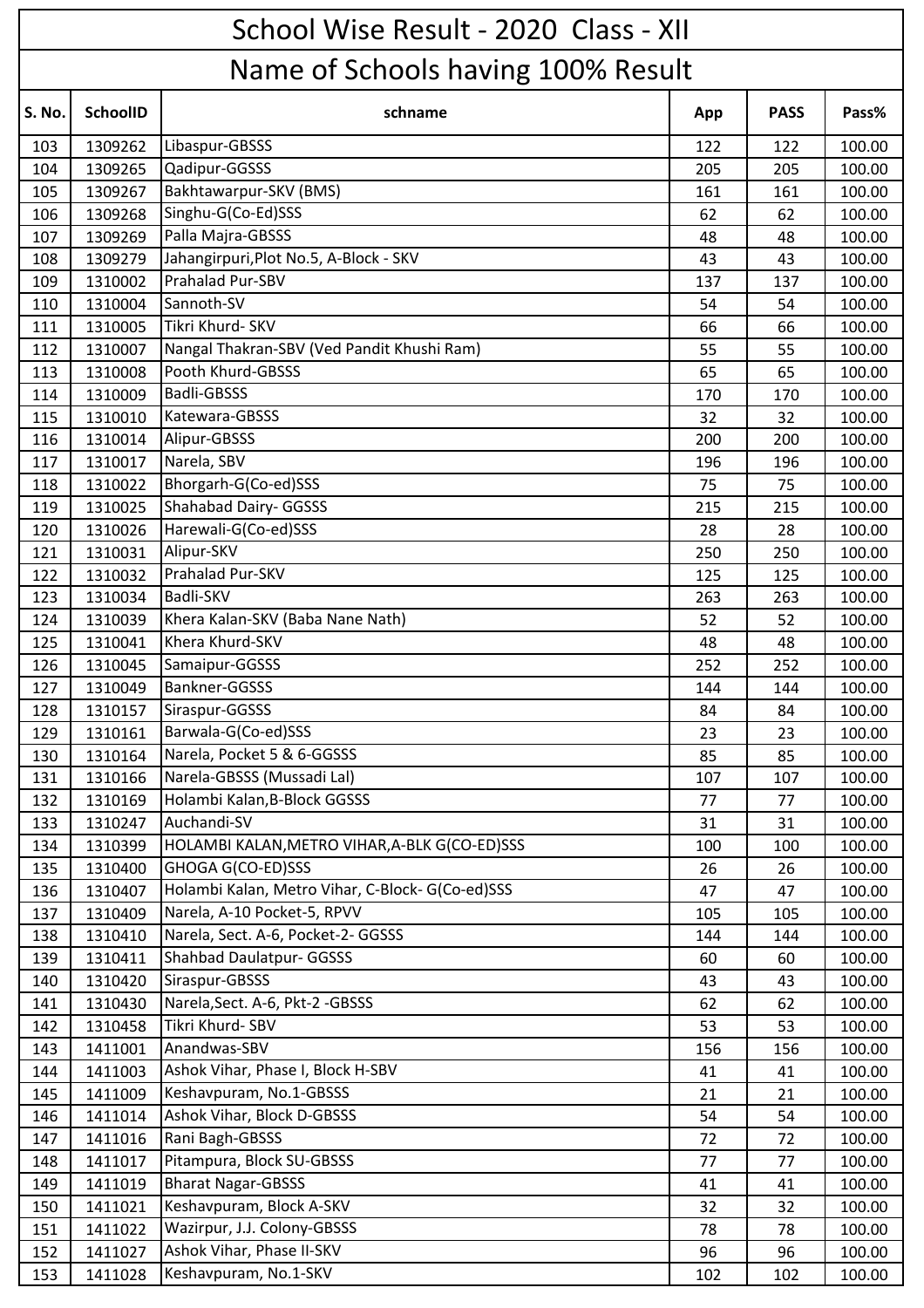|               | School Wise Result - 2020 Class - XII |                                                            |     |             |        |  |  |  |
|---------------|---------------------------------------|------------------------------------------------------------|-----|-------------|--------|--|--|--|
|               | Name of Schools having 100% Result    |                                                            |     |             |        |  |  |  |
| <b>S. No.</b> | <b>SchoolID</b>                       | schname                                                    | App | <b>PASS</b> | Pass%  |  |  |  |
| 154           | 1411029                               | Keshavpuram-SBV                                            | 83  | 83          | 100.00 |  |  |  |
| 155           | 1411030                               | Shakurpur, No.2-SKV                                        | 98  | 98          | 100.00 |  |  |  |
| 156           | 1411031                               | <b>Bharat Nagar-SKV</b>                                    | 58  | 58          | 100.00 |  |  |  |
| 157           | 1411035                               | Wazirpur Village-SV                                        | 49  | 49          | 100.00 |  |  |  |
| 158           | 1411038                               | Anandwas-GGSSS                                             | 97  | 97          | 100.00 |  |  |  |
| 159           | 1411040                               | Ashok Vihar, Block D-GGSSS                                 | 59  | 59          | 100.00 |  |  |  |
| 160           | 1411041                               | Pitampura, Block SU-GGSSS                                  | 67  | 67          | 100.00 |  |  |  |
| 161           | 1411042                               | Saraswati Vihar, Block A-GGSSS                             | 86  | 86          | 100.00 |  |  |  |
| 162           | 1411046                               | Anandwas- GGSSS                                            | 76  | 76          | 100.00 |  |  |  |
| 163           | 1411123                               | Saraswati Vihar, Block C-SV                                | 189 | 189         | 100.00 |  |  |  |
| 164           | 1411124                               | Sharda Niketan-SV                                          | 72  | 72          | 100.00 |  |  |  |
| 165           | 1411125                               | Shakurpur, No.1-GGSSS                                      | 88  | 88          | 100.00 |  |  |  |
| 166           | 1411178                               | Sainik Vihar-G(Co-ed)SSS                                   | 46  | 46          | 100.00 |  |  |  |
| 167           | 1412005                               | Sultanpuri, Block C-SBV                                    | 83  | 83          | 100.00 |  |  |  |
| 168           | 1412013                               | Mangolpuri, Plot II, Kamdhenu-SBV                          | 36  | 36          | 100.00 |  |  |  |
| 169           | 1412014                               | Mangolpuri, Block O-SBV                                    | 81  | 81          | 100.00 |  |  |  |
| 170           | 1412079                               | Mangolpur Khrud- GBSSS                                     | 71  | 71          | 100.00 |  |  |  |
| 171           | 1412083                               | Sultanpuri, F-Block, GBSSS                                 | 24  | 24          | 100.00 |  |  |  |
| 172           | 1412085                               | Sultanpuri, D-Block, GBSSS                                 | 42  | 42          | 100.00 |  |  |  |
| 173           | 1412089                               | Sultanpuri, Block F-GGSSS                                  | 82  | 82          | 100.00 |  |  |  |
| 174           | 1412095                               | Rani Khera-S(Co-ed)V                                       | 104 | 104         | 100.00 |  |  |  |
| 175           | 1412288                               | Sultanpuri, P-Block - GBSSS                                | 24  | 24          | 100.00 |  |  |  |
| 176           | 1412289                               | Rohini, Phase-III, Sec-21- Govt. Co-ed Sarvodaya Vidyalaya | 161 | 161         | 100.00 |  |  |  |
| 177           | 1412291                               | Rohini, Phase-II, Sec-21- RPVV                             | 137 | 137         | 100.00 |  |  |  |
| 178           | 1413003                               | Ghevra-SV                                                  | 50  | 50          | 100.00 |  |  |  |
| 179           | 1413009                               | Nizam Pur-G(Co-Ed)SSS                                      | 36  | 36          | 100.00 |  |  |  |
| 180           | 1413022                               | Ladpur-GBSSS                                               | 18  | 18          | 100.00 |  |  |  |
| 181           | 1413025                               | Kanjhawala-SKV                                             | 114 | 114         | 100.00 |  |  |  |
| 182           | 1413028                               | Qutabgarh-SKV                                              | 105 | 105         | 100.00 |  |  |  |
| 183           | 1413070                               | Rohini, Sector 16, Pocket A-SKV                            | 73  | 73          | 100.00 |  |  |  |
| 184           | 1413076                               | Rohini, Sector 11-RPVV                                     | 138 | 138         | 100.00 |  |  |  |
| 185           | 1413077                               | Begumpur-GBSSS                                             | 84  | 84          | 100.00 |  |  |  |
| 186           | 1413078                               | Karala-SKV                                                 | 212 | 212         | 100.00 |  |  |  |
| 187           | 1413079                               | Karala-GBSSS                                               | 76  | 76          | 100.00 |  |  |  |
| 188           | 1413181                               | Jaunti-SV                                                  | 41  | 41          | 100.00 |  |  |  |
| 189           | 1413267                               | Sawada(Ghevra) Colony H-Block-SV                           | 63  | 63          | 100.00 |  |  |  |
| 190           | 1413284                               | Rohini, Sector 16, Pocket A-GBSSS                          | 71  | 71          | 100.00 |  |  |  |
| 191           | 1413323                               | Sawada(Ghevra) Colony, B-Block-SBV                         | 51  | 51          | 100.00 |  |  |  |
| 192           | 1413333                               | Rohini School of Excellence, Sector-17                     | 155 | 155         | 100.00 |  |  |  |
| 193           | 1514006                               | Tilak Nagar, No.2-SBV                                      | 106 | 106         | 100.00 |  |  |  |
| 194           | 1514012                               | Khyala, No.1-GGSSS                                         | 113 | 113         | 100.00 |  |  |  |
| 195           | 1514014                               | Tilak Nagar, No.1-GGSSS                                    | 148 | 148         | 100.00 |  |  |  |
| 196           | 1514017                               | Vikas Puri, Distt. Centre-SKV                              | 116 | 116         | 100.00 |  |  |  |
| 197           | 1514018                               | <b>Ashok Nagar-GGSSS</b>                                   | 59  | 59          | 100.00 |  |  |  |
| 198           | 1514019                               | Janakpuri, Block B SKV                                     | 110 | 110         | 100.00 |  |  |  |
| 199           | 1514021                               | Hari Nagar, Clock Tower- SKV                               | 80  | 80          | 100.00 |  |  |  |
| 200           | 1515003                               | Subhash Nagar-SBV                                          | 60  | 60          | 100.00 |  |  |  |
| 201           | 1515004                               | East Punjabi Bagh-SV                                       | 96  | 96          | 100.00 |  |  |  |
| 202           | 1515018                               | Rajouri Garden Extn., GBSSS                                | 28  | 28          | 100.00 |  |  |  |
| 203           | 1515019                               | Raghubir Nagar, J.J. Colony- G(Co-ed)SSS                   | 58  | 58          | 100.00 |  |  |  |
| 204           | 1515021                               | Rajouri Garden Extn.-SKV                                   | 119 | 119         | 100.00 |  |  |  |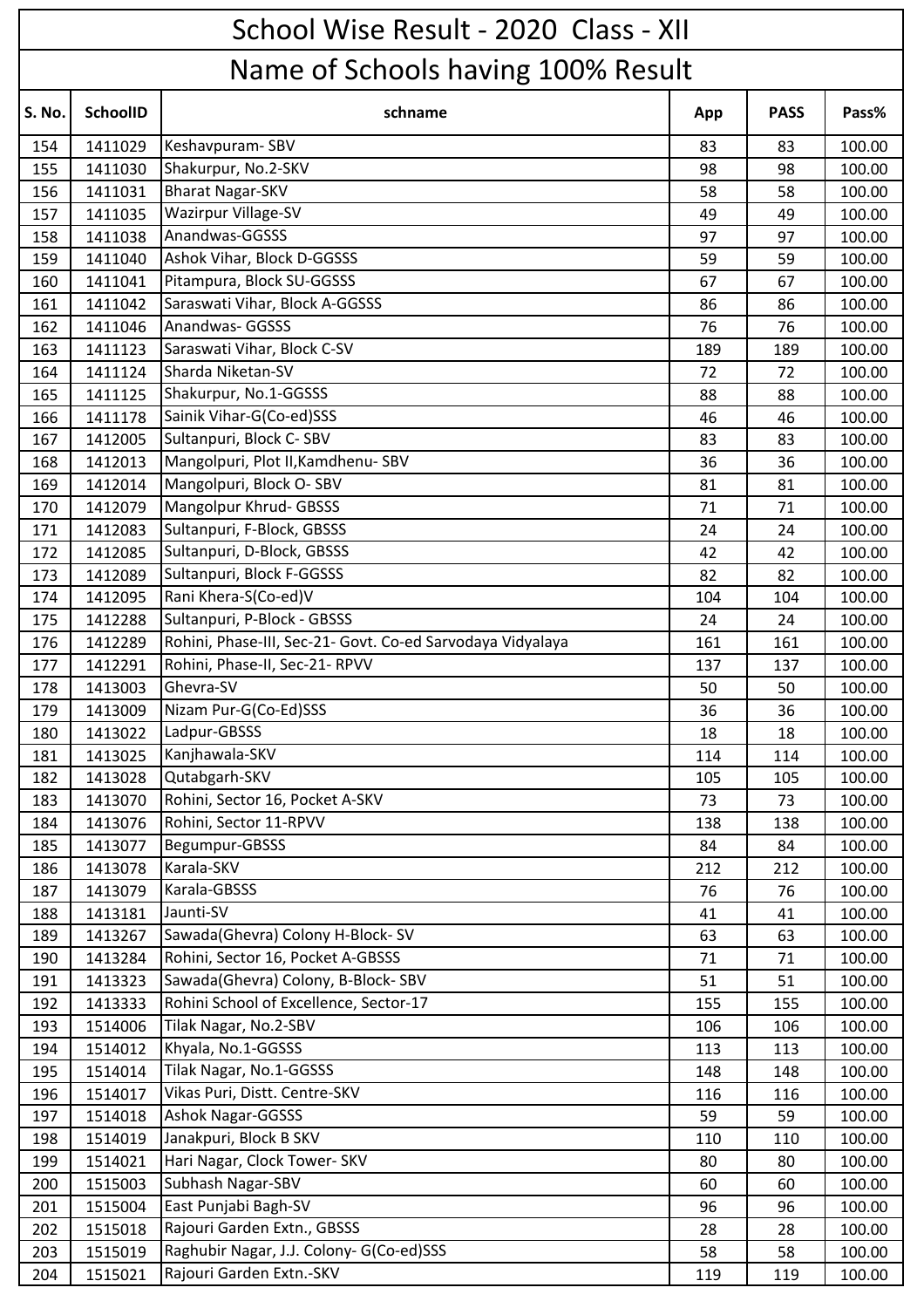|        | School Wise Result - 2020 Class - XII |                                                     |     |             |        |  |  |  |
|--------|---------------------------------------|-----------------------------------------------------|-----|-------------|--------|--|--|--|
|        | Name of Schools having 100% Result    |                                                     |     |             |        |  |  |  |
| S. No. | <b>SchoolID</b>                       | schname                                             | App | <b>PASS</b> | Pass%  |  |  |  |
| 205    | 1515026                               | Tagore Garden, No.1-GGSSS                           | 97  | 97          | 100.00 |  |  |  |
| 206    | 1515028                               | Madipur, No.1-GGSSS                                 | 74  | 74          | 100.00 |  |  |  |
| 207    | 1515029                               | Subhash Nagar, No.1-GGSSS                           | 68  | 68          | 100.00 |  |  |  |
| 208    | 1516011                               | Shadi Khampur-GBSSS                                 | 37  | 37          | 100.00 |  |  |  |
| 209    | 1516018                               | Moti Nagar SKV                                      | 104 | 104         | 100.00 |  |  |  |
| 210    | 1516019                               | Basai Darapur-SKV                                   | 46  | 46          | 100.00 |  |  |  |
| 211    | 1516022                               | Shadi Khampur-SKV                                   | 49  | 49          | 100.00 |  |  |  |
| 212    | 1516025                               | Kirti Nagar-GGSSS                                   | 68  | 68          | 100.00 |  |  |  |
| 213    | 1516027                               | Ramesh Nagar-SKV                                    | 86  | 86          | 100.00 |  |  |  |
| 214    | 1617001                               | Tikri Kalan- GBSSS                                  | 135 | 135         | 100.00 |  |  |  |
| 215    | 1617006                               | Hiran Kudna-SV(Co-ed)                               | 32  | 32          | 100.00 |  |  |  |
| 216    | 1617009                               | Paschim Vihar, A 6-RPVV                             | 137 | 137         | 100.00 |  |  |  |
| 217    | 1617012                               | Tikri Kalan-SKV                                     | 124 | 124         | 100.00 |  |  |  |
| 218    | 1617013                               | Nangloi, Sultanpuri Road-SKV                        | 134 | 134         | 100.00 |  |  |  |
| 219    | 1617014                               | Mundka Village-SKV                                  | 229 | 229         | 100.00 |  |  |  |
| 220    | 1617017                               | Nangloi, Sultanpuri Road-GBSSS                      | 71  | 71          | 100.00 |  |  |  |
| 221    | 1617024                               | Nangloi, Phase II-GBSSS                             | 96  | 96          | 100.00 |  |  |  |
| 222    | 1617027                               | Punjabi Basti-G(Co-ed)SSS                           | 55  | 55          | 100.00 |  |  |  |
| 223    | 1617028                               | Peera Garhi Village- SKV                            | 105 | 105         | 100.00 |  |  |  |
| 224    | 1617029                               | Bakkarwala-G(Co-ed)SSS                              | 170 | 170         | 100.00 |  |  |  |
| 225    | 1617033                               | Ambika Vihar-GGSSS                                  | 110 | 110         | 100.00 |  |  |  |
| 226    | 1617037                               | Nangloi, J.J. Colony-GBSSS                          | 184 | 184         | 100.00 |  |  |  |
| 227    | 1617219                               | Nilothi-SBV                                         | 46  | 46          | 100.00 |  |  |  |
| 228    | 1617223                               | Govt. Sarvodaya Bal Vidyalaya, Nihal Vihar, Nangloi | 89  | 89          | 100.00 |  |  |  |
| 229    | 1618006                               | Janakpuri, Block C, No.1-GBSSS                      | 99  | 99          | 100.00 |  |  |  |
| 230    | 1618015                               | Vikas Puri, KG-I/II-GBSSS                           | 28  | 28          | 100.00 |  |  |  |
| 231    | 1618019                               | Vikas Puri, Block G-SKV                             | 118 | 118         | 100.00 |  |  |  |
| 232    | 1618021                               | Uttam Nagar, No.2-GGSSS                             | 95  | 95          | 100.00 |  |  |  |
| 233    | 1618064                               | Janakpuri, Block A, No.2-GGSSS                      | 163 | 163         | 100.00 |  |  |  |
| 234    | 1618065                               | Janakpuri, Block A-GBSSS                            | 98  | 98          | 100.00 |  |  |  |
| 235    | 1618267                               | Shiv Vihar-GBSSS                                    | 78  | 78          | 100.00 |  |  |  |
| 236    | 1618277                               | Mohan Garden-GBSSS No.2                             | 126 | 126         | 100.00 |  |  |  |
| 237    | 1618278                               | HASTSAL- GGSSS                                      | 161 | 161         | 100.00 |  |  |  |
| 238    | 1719001                               | R.K. Puram, Sector 12-SV (Jose Marti)               | 94  | 94          | 100.00 |  |  |  |
| 239    | 1719002                               | Sarojini Nagar, No.1-SBV (Ganesh Shankar Vidyarthi) | 128 | 128         | 100.00 |  |  |  |
| 240    | 1719005                               | Sarojini Nagar, No.3-GBSSS                          | 34  | 34          | 100.00 |  |  |  |
| 241    | 1719006                               | Sarojini Nagar, No.4-GBSSS                          | 91  | 91          | 100.00 |  |  |  |
| 242    | 1719010                               | Moti Bagh I-GBSSS                                   | 27  | 27          | 100.00 |  |  |  |
| 243    | 1719027                               | Sarojini Nagar, No.3-GGSSS                          | 40  | 40          | 100.00 |  |  |  |
| 244    | 1719029                               | Sarojini Nagar, No.1-SKV                            | 72  | 72          | 100.00 |  |  |  |
| 245    | 1719030                               | R.K. Puram, Sector 4- GGSSS                         | 42  | 42          | 100.00 |  |  |  |
| 246    | 1719070                               | R.K.Puram, Sector-6, Govt. S.(Co-ed) SSS            | 85  | 85          | 100.00 |  |  |  |
| 247    | 1719073                               | Moti Bagh I-SKV                                     | 52  | 52          | 100.00 |  |  |  |
| 248    | 1719101                               | Laxmi Bai Nagar(Co-Ed)-SSS                          | 60  | 60          | 100.00 |  |  |  |
| 249    | 1719102                               | Netaji Nagar(Co-Ed)-SV                              | 25  | 25          | 100.00 |  |  |  |
| 250    | 1719106                               | Safdarjung Enclave-Sarvodaya(Co-Ed)SSS              | 56  | 56          | 100.00 |  |  |  |
| 251    | 1719125                               | Munirka, Sarvodaya(Co-ed) SSS                       | 58  | 58          | 100.00 |  |  |  |
| 252    | 1720003                               | Mehram Nagar-S(Co-ed)V                              | 24  | 24          | 100.00 |  |  |  |
| 253    | 1720008                               | Janak Puri, Block D, No.2-GBSSS-1720008             | 36  | 36          | 100.00 |  |  |  |
| 254    | 1720017                               | Pusa, IARI-SKV                                      | 79  | 79          | 100.00 |  |  |  |
| 255    | 1720018                               | Delhi Cantt.-SKV                                    | 42  | 42          | 100.00 |  |  |  |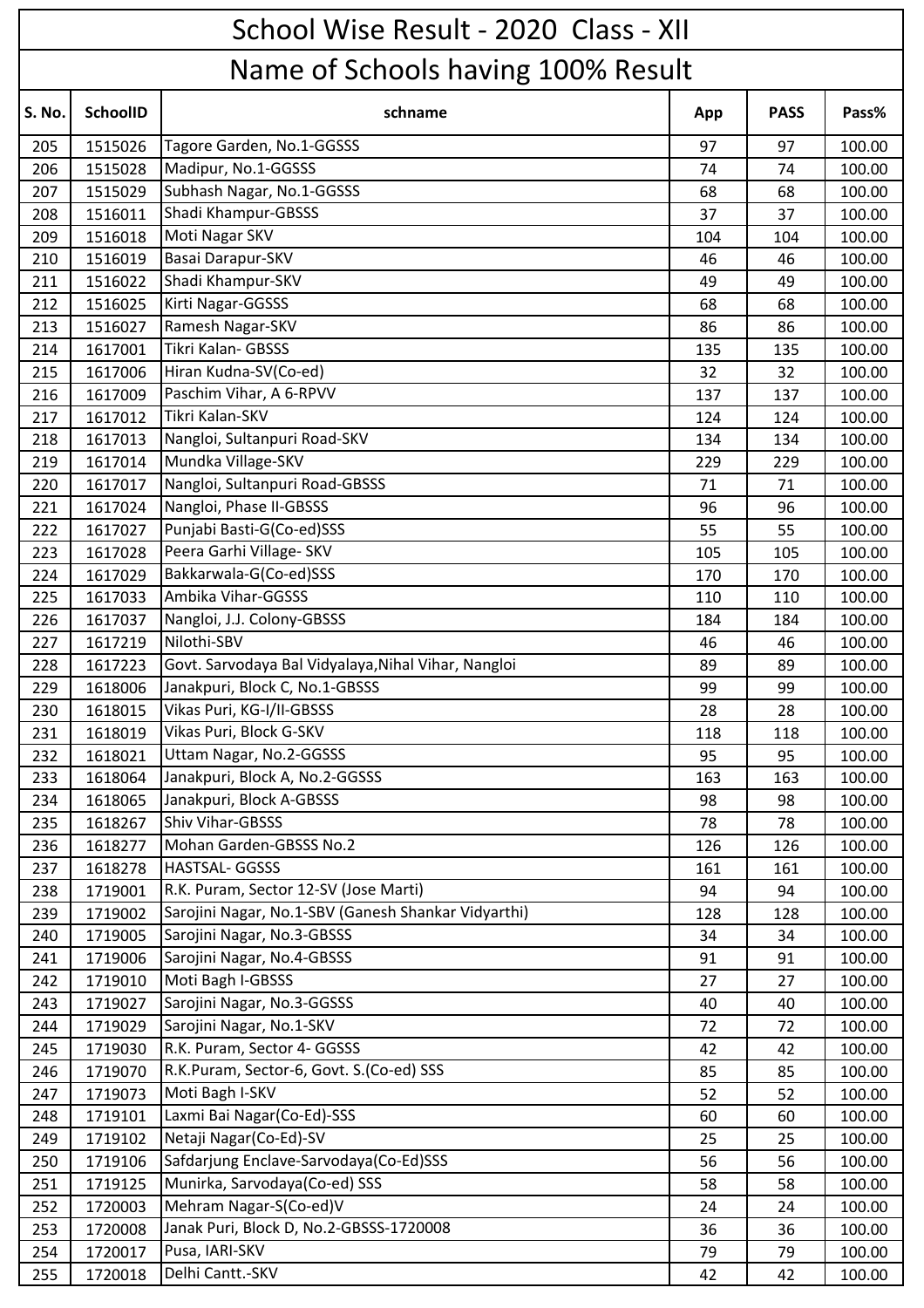## School Wise Result - 2020 Class - XII

## S. No. | SchoolID | **Research Schipmen App | PASS | Pass%** Name of Schools having 100% Result 256 | 1720021 | Janak Puri, Block D, No.2-GGSSS 76 76 176 100.00 257 | 1720030 |Rajokari-SKV | 90 | 90 | 100.00 258 1720031 Vasant Kunj, B1-RPVV 97 97 100.00 259 | 1720033 |Ghitorni-SKV 114 | 100.00 260 | 1720034 | Ghitorni-GBSSS | 1720034 | 41 | 41 | 41 | 42 | 400.00 261 1720121 Inder Puri, Shahid Captain Amit Verma Govt. Sarvodaya (Co-ed) wider Fari, shama esptam Amit Verma estat sartoasya (es ea, 1988 - 1992 - 100.000)<br>Vidyalaya 262 1720181 Vasant Kunj, D-Block- Sarvodaya (Co-ed) Sr. Sec. School 48 48 100.00 263 1821003 Palam Village, Raj Nagar Extn., Part 2-GBSSS 94 94 100.00 264 1821004 Palam Village, No.1- SBV 98 98 100.00 265 | 1821005 |Samalka, No.1- GBSSS | 1821005 | 134 | 100.00 266 1821006 Sagarpur, No.1-GBSSS 184 184 184 100.00 267 1821007 Sagarpur, No.2-GBSSS 137 137 137 100.00 268 | 1821014 | Palam Village, Raj Nagar, Part 1-GBSSS | 83 | 83 | 83 | 100.00 269 | 1821015 | Palam Village, No.2-SKV | 132 | 132 | 132 | 132 | 100.00 270 | 1821017 | Sagarpur, No.2-SKV | 192 | 192 | 100.00 271 | 1821020 | Raj Nagar-II SKV | 172 | 172 | 172 | 100.00 272 1821022 Samalka-SKV 224 224 100.00 273 1821025 Vijay Enclave-SKV 123 123 100.00 274 | 1821026 |Chhawla-SKV | 139 | 139 | 100.00 275 | 1821027 |Raj Nagar-I SKV | 105 | 105 | 100.00 276 | 1821030 |Dwarka Sector-I Pkt-7-SKV 171 | 171 | 171 | 171 | 100.00 277 | 1821031 | Dwarka, Sector-VI, G(Co-ed)SSS 163 163 | 163 | 163 | 163 | 100.00 278 | 1821032 |Bijwasan( Bharthal)SBV 89 | 89 | 100.00 279 | 1821033 | Shahabad Mohammadpur- SKV | 44 | 44 | 100.00 280 1821034 Kangan Heri-G(Co-ed)SSS 27 27 100.00 281 1821036 Chhawla-GBSSS 24 24 100.00 282 | 1821037 |Pochanpur-G(Co-ed)SSS | 1821037 | 134 | 100.00 283 1821039 Bamnoli, Dhulsiras -G(Co-ed) Sr.Sec.School 55 5 5 100.00 284 1821041 Shahabad Mohammadpur- SBV 24 24 100.00 285 | 1821137 | Dwarka Sector-10, RPVV | 137 | 137 | 137 | 100.00 286 1821203 Dwarka, Sector III(Ist Site)-GGSSS 106 106 106 106 100.00 287 | 1821204 |Dwarka Sector-22, G(Co-ed)SSS 64 | 64 | 64 | 100.00 288 1821206 Dwarka Sector-6, Govt. (Co-ed) SSS (Site-I) 200 100.00 209 100.00 289 1821237 Dwarka, Sector III(II Site)-GBSSS 98 98 98 100.00 290 | 1821279 | DWARKA SEC-17 GOVT CO-ED SARVODAYA VIDYALAYA 118 | 118 | 118 | 100.00 291 | 1821280 | Samalka- GGSSS | 1821280 | 1821280 | 124 | 100.00 292 | 1821281 | Dwarka, Sector-13- Govt. Co-ed Sarvodaya Vidyalaya 81 | 81 | 81 | 100.00 293 1821282 Dwarka School of Excellence, Sector-22 158 158 158 100.00 294 | 1821285 | Dwarka, Sec-19- RPVV | 93 | 93 | 100.00 295 1821286 Dwarka, Sec-5- RPVV 100 100 100 100 100.00 296 | 1822002 | Najafgarh-S(Co-ed) V 69 | 69 | 100.00 297 | 1822004 | Mundela Kalan-Govt. (Co-ed)SSS 15 16 15 15 15 15 100.00 298 1822005 Pandwala Kalan-SV 26 26 100.00 299 | 1822006 |Daulat Pur-SV | 19 | 19 | 100.00 300 | 1822007 | Shikar Pur-SV | 15 | 160.00 301 | 1822012 |Kair-GBSSS | 17 | 17 | 100.00 302 | 1822013 |Ujwa-GBSSS | 1822013 | 15 | 100.00 303 | 1822014 |Dhansa-GBSSS | 19 | 19 | 100.00 304 1822015 Dichaon Kalan-GBSSS 43 43 100.00 305 1822025 Jhatikara-G(Co-ed)SSS 16 16 100.00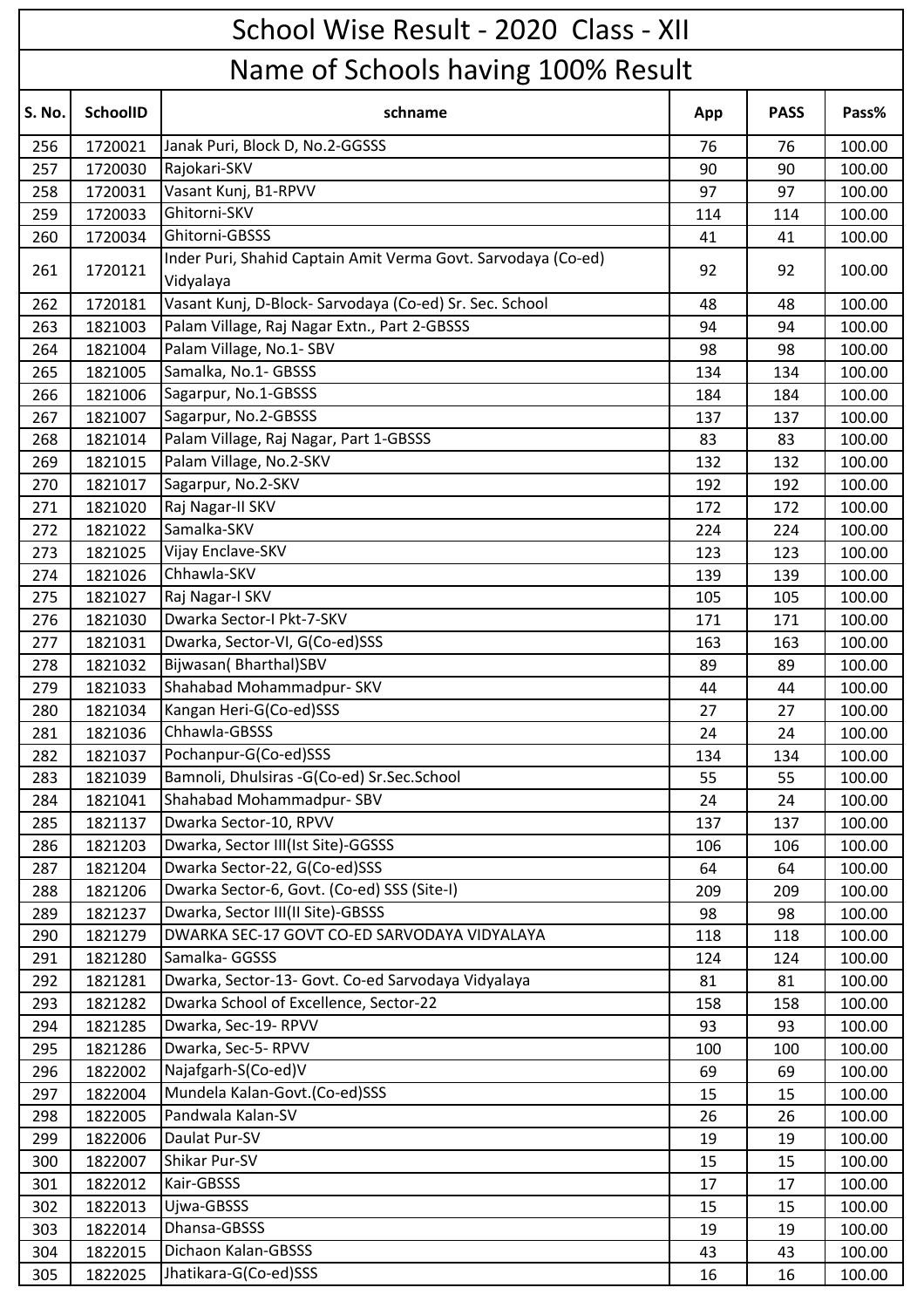| Name of Schools having 100% Result<br>S. No.<br><b>SchoolID</b><br>schname<br><b>PASS</b><br>Pass%<br>App<br>Paprawat-GGSSS<br>1822027<br>100.00<br>306<br>29<br>29<br>Goela Khurd-GGSSS<br>307<br>1822028<br>137<br>100.00<br>137<br>Khera Dabar-G(Co-ed)SSS<br>1822031<br>308<br>18<br>18<br>100.00<br>Kazipur-G(Co-ed)SSS<br>1822033<br>100.00<br>309<br>12<br>12<br>Hasanpur Village- G(Co-ed)SSS<br>310<br>1822037<br>18<br>100.00<br>18<br>Dhansa-SKV<br>100.00<br>311<br>1822039<br>37<br>37<br>Kair-SKV<br>1822040<br>312<br>13<br>100.00<br>13<br>Ujwa-GGSSS<br>313<br>1822048<br>100.00<br>23<br>23<br>Dichaon Kalan-GGSSS<br>1822050<br>22<br>22<br>100.00<br>314<br>Ghumanhera-SV<br>1822051<br>315<br>39<br>39<br>100.00<br>Jaffarpur Kalan-S(Co-ed)V<br>1822055<br>92<br>100.00<br>316<br>92<br>Pandawala Khurd-GGSSS<br>1822058<br>21<br>100.00<br>317<br>21<br>Najafgarh, No.3-GGSSS<br>1822060<br>100.00<br>318<br>208<br>208<br>Najafgarh, Dharampura-SKV<br>319<br>1822061<br>100.00<br>146<br>146<br>Najafgarh, Jharoda Kalan-GGSSS<br>320<br>1822066<br>105<br>100.00<br>105<br>Deendar Pur-Sarvodaya Kanya Vidalaya<br>1822176<br>321<br>100.00<br>114<br>114<br>Najafgarh Stadium-GGSSS<br>322<br>1822177<br>100.00<br>126<br>126<br>Mitraon-G(Co-ed)SSS<br>1822178<br>27<br>100.00<br>323<br>27<br>Najafgarh-GBSSS(Stadium)<br>1822249<br>100.00<br>324<br>108<br>108<br>Paprawat-GBSSS<br>1822263<br>100.00<br>325<br>59<br>59<br>Jonapur- Baba Neem Karoli, SKV<br>326<br>1923003<br>88<br>100.00<br>88<br>Mehrauli Qutab, Sarvodaya Bal Sr. Sec. Vidyalaya<br>1923004<br>100.00<br>327<br>30<br>30<br>Dr. Ambedkar Nagar, Sector IV, No.1- SBV (Yogi Arvind)<br>1923005<br>328<br>100.00<br>180<br>180<br>Dr. Ambedkar Nagar, Sector IV, No.2-GBSSS<br>329<br>1923009<br>100.00<br>28<br>28<br>Dr. Ambedkar Nagar, Sector V-GBSSS (Shaheed Anushuya Prasad)<br>100.00<br>330<br>1923011<br>145<br>145<br>Mehrauli, No.2-GBSSS<br>1923015<br>331<br>56<br>56<br>100.00<br>Deoli-GBSSS<br>332<br>1923018<br>100.00<br>168<br>168<br>Hauz Rani-GBSSS<br>333<br>1923021<br>100.00<br>18<br>18<br>Dera-GGSSS<br>1923023<br>100.00<br>334<br>33<br>33<br>Ishani Govt. Sarvodaya Kanya Vidyalaya G-BLOCK SAKET<br>1923036<br>335<br>100.00<br>242<br>242<br>Mehrauli Ramanujan-SKV<br>336<br>1923038<br>119<br>100.00<br>119<br>Dr. Ambedkar Nagar, Sector IV, No.2-GGSSS<br>337<br>1923045<br>100.00<br>154<br>154<br>Dr. Ambedkar Nagar, Sector V-GGSSS<br>338<br>1923047<br>100.00<br>157<br>157<br>Pushp Vihar, M.B.Road-GGSSS<br>339<br>1923055<br>100.00<br>200<br>200<br>Begumpur, MMTC/STC Colony-SKV<br>1923057<br>100.00<br>340<br>49<br>49<br>Dr. Ambedkar Nagar, Sector IV, No.3-GGSSS<br>1923060<br>95<br>95<br>100.00<br>341<br>Mandi Village - SKV<br>1923064<br>100.00<br>342<br>32<br>32<br>Mehrauli, No.2- SKV<br>1923079<br>100.00<br>343<br>70<br>70<br>Chattarpur, Acharya Tulsi SBV<br>1923081<br>100.00<br>344<br>151<br>151<br>Sultanpur-GBSSS<br>345<br>1923355<br>100.00<br>45<br>45<br>Mandi Village- GBSSS<br>1923358<br>100.00<br>346<br>25<br>25<br>Jonapur - SBV<br>1923359<br>100.00<br>347<br>45<br>45<br>Dera-GBSSS<br>1923360<br>29<br>100.00<br>348<br>29<br>Dr. Ambedkar Nagar, Sector IV, No.2- SBV<br>1923393<br>9<br>9<br>100.00<br>349<br>Sadiq Nagar-SBV<br>350<br>1924009<br>74<br>74<br>100.00<br>Defence Colony, Varun Marg-GBSSS<br>1924014<br>100.00<br>351<br>36<br>36<br>GEORGI STOIKOV RAKOVSKI SARVODAYA KANYA VIDYALAYA C-BLOCK<br>352<br>1924023<br>100.00<br>44<br>44<br>DEFENCE COLONY<br>East of Kailash, No.2-SKV<br>353<br>1924027<br>59<br>59<br>100.00<br>Sriniwaspuri-GGSSS<br>100.00<br>1924031<br>97<br>97<br>354<br>East of Kailash, No.1-GGSSS<br>355<br>1924032<br>98<br>98<br>100.00 | School Wise Result - 2020 Class - XII |  |  |  |  |  |  |  |
|-----------------------------------------------------------------------------------------------------------------------------------------------------------------------------------------------------------------------------------------------------------------------------------------------------------------------------------------------------------------------------------------------------------------------------------------------------------------------------------------------------------------------------------------------------------------------------------------------------------------------------------------------------------------------------------------------------------------------------------------------------------------------------------------------------------------------------------------------------------------------------------------------------------------------------------------------------------------------------------------------------------------------------------------------------------------------------------------------------------------------------------------------------------------------------------------------------------------------------------------------------------------------------------------------------------------------------------------------------------------------------------------------------------------------------------------------------------------------------------------------------------------------------------------------------------------------------------------------------------------------------------------------------------------------------------------------------------------------------------------------------------------------------------------------------------------------------------------------------------------------------------------------------------------------------------------------------------------------------------------------------------------------------------------------------------------------------------------------------------------------------------------------------------------------------------------------------------------------------------------------------------------------------------------------------------------------------------------------------------------------------------------------------------------------------------------------------------------------------------------------------------------------------------------------------------------------------------------------------------------------------------------------------------------------------------------------------------------------------------------------------------------------------------------------------------------------------------------------------------------------------------------------------------------------------------------------------------------------------------------------------------------------------------------------------------------------------------------------------------------------------------------------------------------------------------------------------------------------------------------------------------------------------------------------------------------------------------------------------------------------------------------------------------------------------------------------------------------------------------------------------------------------------------------------------------------------------------------------------------------------------------------------------------------------------------------------------------------------------------------------------------------------------|---------------------------------------|--|--|--|--|--|--|--|
|                                                                                                                                                                                                                                                                                                                                                                                                                                                                                                                                                                                                                                                                                                                                                                                                                                                                                                                                                                                                                                                                                                                                                                                                                                                                                                                                                                                                                                                                                                                                                                                                                                                                                                                                                                                                                                                                                                                                                                                                                                                                                                                                                                                                                                                                                                                                                                                                                                                                                                                                                                                                                                                                                                                                                                                                                                                                                                                                                                                                                                                                                                                                                                                                                                                                                                                                                                                                                                                                                                                                                                                                                                                                                                                                                                             |                                       |  |  |  |  |  |  |  |
|                                                                                                                                                                                                                                                                                                                                                                                                                                                                                                                                                                                                                                                                                                                                                                                                                                                                                                                                                                                                                                                                                                                                                                                                                                                                                                                                                                                                                                                                                                                                                                                                                                                                                                                                                                                                                                                                                                                                                                                                                                                                                                                                                                                                                                                                                                                                                                                                                                                                                                                                                                                                                                                                                                                                                                                                                                                                                                                                                                                                                                                                                                                                                                                                                                                                                                                                                                                                                                                                                                                                                                                                                                                                                                                                                                             |                                       |  |  |  |  |  |  |  |
|                                                                                                                                                                                                                                                                                                                                                                                                                                                                                                                                                                                                                                                                                                                                                                                                                                                                                                                                                                                                                                                                                                                                                                                                                                                                                                                                                                                                                                                                                                                                                                                                                                                                                                                                                                                                                                                                                                                                                                                                                                                                                                                                                                                                                                                                                                                                                                                                                                                                                                                                                                                                                                                                                                                                                                                                                                                                                                                                                                                                                                                                                                                                                                                                                                                                                                                                                                                                                                                                                                                                                                                                                                                                                                                                                                             |                                       |  |  |  |  |  |  |  |
|                                                                                                                                                                                                                                                                                                                                                                                                                                                                                                                                                                                                                                                                                                                                                                                                                                                                                                                                                                                                                                                                                                                                                                                                                                                                                                                                                                                                                                                                                                                                                                                                                                                                                                                                                                                                                                                                                                                                                                                                                                                                                                                                                                                                                                                                                                                                                                                                                                                                                                                                                                                                                                                                                                                                                                                                                                                                                                                                                                                                                                                                                                                                                                                                                                                                                                                                                                                                                                                                                                                                                                                                                                                                                                                                                                             |                                       |  |  |  |  |  |  |  |
|                                                                                                                                                                                                                                                                                                                                                                                                                                                                                                                                                                                                                                                                                                                                                                                                                                                                                                                                                                                                                                                                                                                                                                                                                                                                                                                                                                                                                                                                                                                                                                                                                                                                                                                                                                                                                                                                                                                                                                                                                                                                                                                                                                                                                                                                                                                                                                                                                                                                                                                                                                                                                                                                                                                                                                                                                                                                                                                                                                                                                                                                                                                                                                                                                                                                                                                                                                                                                                                                                                                                                                                                                                                                                                                                                                             |                                       |  |  |  |  |  |  |  |
|                                                                                                                                                                                                                                                                                                                                                                                                                                                                                                                                                                                                                                                                                                                                                                                                                                                                                                                                                                                                                                                                                                                                                                                                                                                                                                                                                                                                                                                                                                                                                                                                                                                                                                                                                                                                                                                                                                                                                                                                                                                                                                                                                                                                                                                                                                                                                                                                                                                                                                                                                                                                                                                                                                                                                                                                                                                                                                                                                                                                                                                                                                                                                                                                                                                                                                                                                                                                                                                                                                                                                                                                                                                                                                                                                                             |                                       |  |  |  |  |  |  |  |
|                                                                                                                                                                                                                                                                                                                                                                                                                                                                                                                                                                                                                                                                                                                                                                                                                                                                                                                                                                                                                                                                                                                                                                                                                                                                                                                                                                                                                                                                                                                                                                                                                                                                                                                                                                                                                                                                                                                                                                                                                                                                                                                                                                                                                                                                                                                                                                                                                                                                                                                                                                                                                                                                                                                                                                                                                                                                                                                                                                                                                                                                                                                                                                                                                                                                                                                                                                                                                                                                                                                                                                                                                                                                                                                                                                             |                                       |  |  |  |  |  |  |  |
|                                                                                                                                                                                                                                                                                                                                                                                                                                                                                                                                                                                                                                                                                                                                                                                                                                                                                                                                                                                                                                                                                                                                                                                                                                                                                                                                                                                                                                                                                                                                                                                                                                                                                                                                                                                                                                                                                                                                                                                                                                                                                                                                                                                                                                                                                                                                                                                                                                                                                                                                                                                                                                                                                                                                                                                                                                                                                                                                                                                                                                                                                                                                                                                                                                                                                                                                                                                                                                                                                                                                                                                                                                                                                                                                                                             |                                       |  |  |  |  |  |  |  |
|                                                                                                                                                                                                                                                                                                                                                                                                                                                                                                                                                                                                                                                                                                                                                                                                                                                                                                                                                                                                                                                                                                                                                                                                                                                                                                                                                                                                                                                                                                                                                                                                                                                                                                                                                                                                                                                                                                                                                                                                                                                                                                                                                                                                                                                                                                                                                                                                                                                                                                                                                                                                                                                                                                                                                                                                                                                                                                                                                                                                                                                                                                                                                                                                                                                                                                                                                                                                                                                                                                                                                                                                                                                                                                                                                                             |                                       |  |  |  |  |  |  |  |
|                                                                                                                                                                                                                                                                                                                                                                                                                                                                                                                                                                                                                                                                                                                                                                                                                                                                                                                                                                                                                                                                                                                                                                                                                                                                                                                                                                                                                                                                                                                                                                                                                                                                                                                                                                                                                                                                                                                                                                                                                                                                                                                                                                                                                                                                                                                                                                                                                                                                                                                                                                                                                                                                                                                                                                                                                                                                                                                                                                                                                                                                                                                                                                                                                                                                                                                                                                                                                                                                                                                                                                                                                                                                                                                                                                             |                                       |  |  |  |  |  |  |  |
|                                                                                                                                                                                                                                                                                                                                                                                                                                                                                                                                                                                                                                                                                                                                                                                                                                                                                                                                                                                                                                                                                                                                                                                                                                                                                                                                                                                                                                                                                                                                                                                                                                                                                                                                                                                                                                                                                                                                                                                                                                                                                                                                                                                                                                                                                                                                                                                                                                                                                                                                                                                                                                                                                                                                                                                                                                                                                                                                                                                                                                                                                                                                                                                                                                                                                                                                                                                                                                                                                                                                                                                                                                                                                                                                                                             |                                       |  |  |  |  |  |  |  |
|                                                                                                                                                                                                                                                                                                                                                                                                                                                                                                                                                                                                                                                                                                                                                                                                                                                                                                                                                                                                                                                                                                                                                                                                                                                                                                                                                                                                                                                                                                                                                                                                                                                                                                                                                                                                                                                                                                                                                                                                                                                                                                                                                                                                                                                                                                                                                                                                                                                                                                                                                                                                                                                                                                                                                                                                                                                                                                                                                                                                                                                                                                                                                                                                                                                                                                                                                                                                                                                                                                                                                                                                                                                                                                                                                                             |                                       |  |  |  |  |  |  |  |
|                                                                                                                                                                                                                                                                                                                                                                                                                                                                                                                                                                                                                                                                                                                                                                                                                                                                                                                                                                                                                                                                                                                                                                                                                                                                                                                                                                                                                                                                                                                                                                                                                                                                                                                                                                                                                                                                                                                                                                                                                                                                                                                                                                                                                                                                                                                                                                                                                                                                                                                                                                                                                                                                                                                                                                                                                                                                                                                                                                                                                                                                                                                                                                                                                                                                                                                                                                                                                                                                                                                                                                                                                                                                                                                                                                             |                                       |  |  |  |  |  |  |  |
|                                                                                                                                                                                                                                                                                                                                                                                                                                                                                                                                                                                                                                                                                                                                                                                                                                                                                                                                                                                                                                                                                                                                                                                                                                                                                                                                                                                                                                                                                                                                                                                                                                                                                                                                                                                                                                                                                                                                                                                                                                                                                                                                                                                                                                                                                                                                                                                                                                                                                                                                                                                                                                                                                                                                                                                                                                                                                                                                                                                                                                                                                                                                                                                                                                                                                                                                                                                                                                                                                                                                                                                                                                                                                                                                                                             |                                       |  |  |  |  |  |  |  |
|                                                                                                                                                                                                                                                                                                                                                                                                                                                                                                                                                                                                                                                                                                                                                                                                                                                                                                                                                                                                                                                                                                                                                                                                                                                                                                                                                                                                                                                                                                                                                                                                                                                                                                                                                                                                                                                                                                                                                                                                                                                                                                                                                                                                                                                                                                                                                                                                                                                                                                                                                                                                                                                                                                                                                                                                                                                                                                                                                                                                                                                                                                                                                                                                                                                                                                                                                                                                                                                                                                                                                                                                                                                                                                                                                                             |                                       |  |  |  |  |  |  |  |
|                                                                                                                                                                                                                                                                                                                                                                                                                                                                                                                                                                                                                                                                                                                                                                                                                                                                                                                                                                                                                                                                                                                                                                                                                                                                                                                                                                                                                                                                                                                                                                                                                                                                                                                                                                                                                                                                                                                                                                                                                                                                                                                                                                                                                                                                                                                                                                                                                                                                                                                                                                                                                                                                                                                                                                                                                                                                                                                                                                                                                                                                                                                                                                                                                                                                                                                                                                                                                                                                                                                                                                                                                                                                                                                                                                             |                                       |  |  |  |  |  |  |  |
|                                                                                                                                                                                                                                                                                                                                                                                                                                                                                                                                                                                                                                                                                                                                                                                                                                                                                                                                                                                                                                                                                                                                                                                                                                                                                                                                                                                                                                                                                                                                                                                                                                                                                                                                                                                                                                                                                                                                                                                                                                                                                                                                                                                                                                                                                                                                                                                                                                                                                                                                                                                                                                                                                                                                                                                                                                                                                                                                                                                                                                                                                                                                                                                                                                                                                                                                                                                                                                                                                                                                                                                                                                                                                                                                                                             |                                       |  |  |  |  |  |  |  |
|                                                                                                                                                                                                                                                                                                                                                                                                                                                                                                                                                                                                                                                                                                                                                                                                                                                                                                                                                                                                                                                                                                                                                                                                                                                                                                                                                                                                                                                                                                                                                                                                                                                                                                                                                                                                                                                                                                                                                                                                                                                                                                                                                                                                                                                                                                                                                                                                                                                                                                                                                                                                                                                                                                                                                                                                                                                                                                                                                                                                                                                                                                                                                                                                                                                                                                                                                                                                                                                                                                                                                                                                                                                                                                                                                                             |                                       |  |  |  |  |  |  |  |
|                                                                                                                                                                                                                                                                                                                                                                                                                                                                                                                                                                                                                                                                                                                                                                                                                                                                                                                                                                                                                                                                                                                                                                                                                                                                                                                                                                                                                                                                                                                                                                                                                                                                                                                                                                                                                                                                                                                                                                                                                                                                                                                                                                                                                                                                                                                                                                                                                                                                                                                                                                                                                                                                                                                                                                                                                                                                                                                                                                                                                                                                                                                                                                                                                                                                                                                                                                                                                                                                                                                                                                                                                                                                                                                                                                             |                                       |  |  |  |  |  |  |  |
|                                                                                                                                                                                                                                                                                                                                                                                                                                                                                                                                                                                                                                                                                                                                                                                                                                                                                                                                                                                                                                                                                                                                                                                                                                                                                                                                                                                                                                                                                                                                                                                                                                                                                                                                                                                                                                                                                                                                                                                                                                                                                                                                                                                                                                                                                                                                                                                                                                                                                                                                                                                                                                                                                                                                                                                                                                                                                                                                                                                                                                                                                                                                                                                                                                                                                                                                                                                                                                                                                                                                                                                                                                                                                                                                                                             |                                       |  |  |  |  |  |  |  |
|                                                                                                                                                                                                                                                                                                                                                                                                                                                                                                                                                                                                                                                                                                                                                                                                                                                                                                                                                                                                                                                                                                                                                                                                                                                                                                                                                                                                                                                                                                                                                                                                                                                                                                                                                                                                                                                                                                                                                                                                                                                                                                                                                                                                                                                                                                                                                                                                                                                                                                                                                                                                                                                                                                                                                                                                                                                                                                                                                                                                                                                                                                                                                                                                                                                                                                                                                                                                                                                                                                                                                                                                                                                                                                                                                                             |                                       |  |  |  |  |  |  |  |
|                                                                                                                                                                                                                                                                                                                                                                                                                                                                                                                                                                                                                                                                                                                                                                                                                                                                                                                                                                                                                                                                                                                                                                                                                                                                                                                                                                                                                                                                                                                                                                                                                                                                                                                                                                                                                                                                                                                                                                                                                                                                                                                                                                                                                                                                                                                                                                                                                                                                                                                                                                                                                                                                                                                                                                                                                                                                                                                                                                                                                                                                                                                                                                                                                                                                                                                                                                                                                                                                                                                                                                                                                                                                                                                                                                             |                                       |  |  |  |  |  |  |  |
|                                                                                                                                                                                                                                                                                                                                                                                                                                                                                                                                                                                                                                                                                                                                                                                                                                                                                                                                                                                                                                                                                                                                                                                                                                                                                                                                                                                                                                                                                                                                                                                                                                                                                                                                                                                                                                                                                                                                                                                                                                                                                                                                                                                                                                                                                                                                                                                                                                                                                                                                                                                                                                                                                                                                                                                                                                                                                                                                                                                                                                                                                                                                                                                                                                                                                                                                                                                                                                                                                                                                                                                                                                                                                                                                                                             |                                       |  |  |  |  |  |  |  |
|                                                                                                                                                                                                                                                                                                                                                                                                                                                                                                                                                                                                                                                                                                                                                                                                                                                                                                                                                                                                                                                                                                                                                                                                                                                                                                                                                                                                                                                                                                                                                                                                                                                                                                                                                                                                                                                                                                                                                                                                                                                                                                                                                                                                                                                                                                                                                                                                                                                                                                                                                                                                                                                                                                                                                                                                                                                                                                                                                                                                                                                                                                                                                                                                                                                                                                                                                                                                                                                                                                                                                                                                                                                                                                                                                                             |                                       |  |  |  |  |  |  |  |
|                                                                                                                                                                                                                                                                                                                                                                                                                                                                                                                                                                                                                                                                                                                                                                                                                                                                                                                                                                                                                                                                                                                                                                                                                                                                                                                                                                                                                                                                                                                                                                                                                                                                                                                                                                                                                                                                                                                                                                                                                                                                                                                                                                                                                                                                                                                                                                                                                                                                                                                                                                                                                                                                                                                                                                                                                                                                                                                                                                                                                                                                                                                                                                                                                                                                                                                                                                                                                                                                                                                                                                                                                                                                                                                                                                             |                                       |  |  |  |  |  |  |  |
|                                                                                                                                                                                                                                                                                                                                                                                                                                                                                                                                                                                                                                                                                                                                                                                                                                                                                                                                                                                                                                                                                                                                                                                                                                                                                                                                                                                                                                                                                                                                                                                                                                                                                                                                                                                                                                                                                                                                                                                                                                                                                                                                                                                                                                                                                                                                                                                                                                                                                                                                                                                                                                                                                                                                                                                                                                                                                                                                                                                                                                                                                                                                                                                                                                                                                                                                                                                                                                                                                                                                                                                                                                                                                                                                                                             |                                       |  |  |  |  |  |  |  |
|                                                                                                                                                                                                                                                                                                                                                                                                                                                                                                                                                                                                                                                                                                                                                                                                                                                                                                                                                                                                                                                                                                                                                                                                                                                                                                                                                                                                                                                                                                                                                                                                                                                                                                                                                                                                                                                                                                                                                                                                                                                                                                                                                                                                                                                                                                                                                                                                                                                                                                                                                                                                                                                                                                                                                                                                                                                                                                                                                                                                                                                                                                                                                                                                                                                                                                                                                                                                                                                                                                                                                                                                                                                                                                                                                                             |                                       |  |  |  |  |  |  |  |
|                                                                                                                                                                                                                                                                                                                                                                                                                                                                                                                                                                                                                                                                                                                                                                                                                                                                                                                                                                                                                                                                                                                                                                                                                                                                                                                                                                                                                                                                                                                                                                                                                                                                                                                                                                                                                                                                                                                                                                                                                                                                                                                                                                                                                                                                                                                                                                                                                                                                                                                                                                                                                                                                                                                                                                                                                                                                                                                                                                                                                                                                                                                                                                                                                                                                                                                                                                                                                                                                                                                                                                                                                                                                                                                                                                             |                                       |  |  |  |  |  |  |  |
|                                                                                                                                                                                                                                                                                                                                                                                                                                                                                                                                                                                                                                                                                                                                                                                                                                                                                                                                                                                                                                                                                                                                                                                                                                                                                                                                                                                                                                                                                                                                                                                                                                                                                                                                                                                                                                                                                                                                                                                                                                                                                                                                                                                                                                                                                                                                                                                                                                                                                                                                                                                                                                                                                                                                                                                                                                                                                                                                                                                                                                                                                                                                                                                                                                                                                                                                                                                                                                                                                                                                                                                                                                                                                                                                                                             |                                       |  |  |  |  |  |  |  |
|                                                                                                                                                                                                                                                                                                                                                                                                                                                                                                                                                                                                                                                                                                                                                                                                                                                                                                                                                                                                                                                                                                                                                                                                                                                                                                                                                                                                                                                                                                                                                                                                                                                                                                                                                                                                                                                                                                                                                                                                                                                                                                                                                                                                                                                                                                                                                                                                                                                                                                                                                                                                                                                                                                                                                                                                                                                                                                                                                                                                                                                                                                                                                                                                                                                                                                                                                                                                                                                                                                                                                                                                                                                                                                                                                                             |                                       |  |  |  |  |  |  |  |
|                                                                                                                                                                                                                                                                                                                                                                                                                                                                                                                                                                                                                                                                                                                                                                                                                                                                                                                                                                                                                                                                                                                                                                                                                                                                                                                                                                                                                                                                                                                                                                                                                                                                                                                                                                                                                                                                                                                                                                                                                                                                                                                                                                                                                                                                                                                                                                                                                                                                                                                                                                                                                                                                                                                                                                                                                                                                                                                                                                                                                                                                                                                                                                                                                                                                                                                                                                                                                                                                                                                                                                                                                                                                                                                                                                             |                                       |  |  |  |  |  |  |  |
|                                                                                                                                                                                                                                                                                                                                                                                                                                                                                                                                                                                                                                                                                                                                                                                                                                                                                                                                                                                                                                                                                                                                                                                                                                                                                                                                                                                                                                                                                                                                                                                                                                                                                                                                                                                                                                                                                                                                                                                                                                                                                                                                                                                                                                                                                                                                                                                                                                                                                                                                                                                                                                                                                                                                                                                                                                                                                                                                                                                                                                                                                                                                                                                                                                                                                                                                                                                                                                                                                                                                                                                                                                                                                                                                                                             |                                       |  |  |  |  |  |  |  |
|                                                                                                                                                                                                                                                                                                                                                                                                                                                                                                                                                                                                                                                                                                                                                                                                                                                                                                                                                                                                                                                                                                                                                                                                                                                                                                                                                                                                                                                                                                                                                                                                                                                                                                                                                                                                                                                                                                                                                                                                                                                                                                                                                                                                                                                                                                                                                                                                                                                                                                                                                                                                                                                                                                                                                                                                                                                                                                                                                                                                                                                                                                                                                                                                                                                                                                                                                                                                                                                                                                                                                                                                                                                                                                                                                                             |                                       |  |  |  |  |  |  |  |
|                                                                                                                                                                                                                                                                                                                                                                                                                                                                                                                                                                                                                                                                                                                                                                                                                                                                                                                                                                                                                                                                                                                                                                                                                                                                                                                                                                                                                                                                                                                                                                                                                                                                                                                                                                                                                                                                                                                                                                                                                                                                                                                                                                                                                                                                                                                                                                                                                                                                                                                                                                                                                                                                                                                                                                                                                                                                                                                                                                                                                                                                                                                                                                                                                                                                                                                                                                                                                                                                                                                                                                                                                                                                                                                                                                             |                                       |  |  |  |  |  |  |  |
|                                                                                                                                                                                                                                                                                                                                                                                                                                                                                                                                                                                                                                                                                                                                                                                                                                                                                                                                                                                                                                                                                                                                                                                                                                                                                                                                                                                                                                                                                                                                                                                                                                                                                                                                                                                                                                                                                                                                                                                                                                                                                                                                                                                                                                                                                                                                                                                                                                                                                                                                                                                                                                                                                                                                                                                                                                                                                                                                                                                                                                                                                                                                                                                                                                                                                                                                                                                                                                                                                                                                                                                                                                                                                                                                                                             |                                       |  |  |  |  |  |  |  |
|                                                                                                                                                                                                                                                                                                                                                                                                                                                                                                                                                                                                                                                                                                                                                                                                                                                                                                                                                                                                                                                                                                                                                                                                                                                                                                                                                                                                                                                                                                                                                                                                                                                                                                                                                                                                                                                                                                                                                                                                                                                                                                                                                                                                                                                                                                                                                                                                                                                                                                                                                                                                                                                                                                                                                                                                                                                                                                                                                                                                                                                                                                                                                                                                                                                                                                                                                                                                                                                                                                                                                                                                                                                                                                                                                                             |                                       |  |  |  |  |  |  |  |
|                                                                                                                                                                                                                                                                                                                                                                                                                                                                                                                                                                                                                                                                                                                                                                                                                                                                                                                                                                                                                                                                                                                                                                                                                                                                                                                                                                                                                                                                                                                                                                                                                                                                                                                                                                                                                                                                                                                                                                                                                                                                                                                                                                                                                                                                                                                                                                                                                                                                                                                                                                                                                                                                                                                                                                                                                                                                                                                                                                                                                                                                                                                                                                                                                                                                                                                                                                                                                                                                                                                                                                                                                                                                                                                                                                             |                                       |  |  |  |  |  |  |  |
|                                                                                                                                                                                                                                                                                                                                                                                                                                                                                                                                                                                                                                                                                                                                                                                                                                                                                                                                                                                                                                                                                                                                                                                                                                                                                                                                                                                                                                                                                                                                                                                                                                                                                                                                                                                                                                                                                                                                                                                                                                                                                                                                                                                                                                                                                                                                                                                                                                                                                                                                                                                                                                                                                                                                                                                                                                                                                                                                                                                                                                                                                                                                                                                                                                                                                                                                                                                                                                                                                                                                                                                                                                                                                                                                                                             |                                       |  |  |  |  |  |  |  |
|                                                                                                                                                                                                                                                                                                                                                                                                                                                                                                                                                                                                                                                                                                                                                                                                                                                                                                                                                                                                                                                                                                                                                                                                                                                                                                                                                                                                                                                                                                                                                                                                                                                                                                                                                                                                                                                                                                                                                                                                                                                                                                                                                                                                                                                                                                                                                                                                                                                                                                                                                                                                                                                                                                                                                                                                                                                                                                                                                                                                                                                                                                                                                                                                                                                                                                                                                                                                                                                                                                                                                                                                                                                                                                                                                                             |                                       |  |  |  |  |  |  |  |
|                                                                                                                                                                                                                                                                                                                                                                                                                                                                                                                                                                                                                                                                                                                                                                                                                                                                                                                                                                                                                                                                                                                                                                                                                                                                                                                                                                                                                                                                                                                                                                                                                                                                                                                                                                                                                                                                                                                                                                                                                                                                                                                                                                                                                                                                                                                                                                                                                                                                                                                                                                                                                                                                                                                                                                                                                                                                                                                                                                                                                                                                                                                                                                                                                                                                                                                                                                                                                                                                                                                                                                                                                                                                                                                                                                             |                                       |  |  |  |  |  |  |  |
|                                                                                                                                                                                                                                                                                                                                                                                                                                                                                                                                                                                                                                                                                                                                                                                                                                                                                                                                                                                                                                                                                                                                                                                                                                                                                                                                                                                                                                                                                                                                                                                                                                                                                                                                                                                                                                                                                                                                                                                                                                                                                                                                                                                                                                                                                                                                                                                                                                                                                                                                                                                                                                                                                                                                                                                                                                                                                                                                                                                                                                                                                                                                                                                                                                                                                                                                                                                                                                                                                                                                                                                                                                                                                                                                                                             |                                       |  |  |  |  |  |  |  |
|                                                                                                                                                                                                                                                                                                                                                                                                                                                                                                                                                                                                                                                                                                                                                                                                                                                                                                                                                                                                                                                                                                                                                                                                                                                                                                                                                                                                                                                                                                                                                                                                                                                                                                                                                                                                                                                                                                                                                                                                                                                                                                                                                                                                                                                                                                                                                                                                                                                                                                                                                                                                                                                                                                                                                                                                                                                                                                                                                                                                                                                                                                                                                                                                                                                                                                                                                                                                                                                                                                                                                                                                                                                                                                                                                                             |                                       |  |  |  |  |  |  |  |
|                                                                                                                                                                                                                                                                                                                                                                                                                                                                                                                                                                                                                                                                                                                                                                                                                                                                                                                                                                                                                                                                                                                                                                                                                                                                                                                                                                                                                                                                                                                                                                                                                                                                                                                                                                                                                                                                                                                                                                                                                                                                                                                                                                                                                                                                                                                                                                                                                                                                                                                                                                                                                                                                                                                                                                                                                                                                                                                                                                                                                                                                                                                                                                                                                                                                                                                                                                                                                                                                                                                                                                                                                                                                                                                                                                             |                                       |  |  |  |  |  |  |  |
|                                                                                                                                                                                                                                                                                                                                                                                                                                                                                                                                                                                                                                                                                                                                                                                                                                                                                                                                                                                                                                                                                                                                                                                                                                                                                                                                                                                                                                                                                                                                                                                                                                                                                                                                                                                                                                                                                                                                                                                                                                                                                                                                                                                                                                                                                                                                                                                                                                                                                                                                                                                                                                                                                                                                                                                                                                                                                                                                                                                                                                                                                                                                                                                                                                                                                                                                                                                                                                                                                                                                                                                                                                                                                                                                                                             |                                       |  |  |  |  |  |  |  |
|                                                                                                                                                                                                                                                                                                                                                                                                                                                                                                                                                                                                                                                                                                                                                                                                                                                                                                                                                                                                                                                                                                                                                                                                                                                                                                                                                                                                                                                                                                                                                                                                                                                                                                                                                                                                                                                                                                                                                                                                                                                                                                                                                                                                                                                                                                                                                                                                                                                                                                                                                                                                                                                                                                                                                                                                                                                                                                                                                                                                                                                                                                                                                                                                                                                                                                                                                                                                                                                                                                                                                                                                                                                                                                                                                                             |                                       |  |  |  |  |  |  |  |
|                                                                                                                                                                                                                                                                                                                                                                                                                                                                                                                                                                                                                                                                                                                                                                                                                                                                                                                                                                                                                                                                                                                                                                                                                                                                                                                                                                                                                                                                                                                                                                                                                                                                                                                                                                                                                                                                                                                                                                                                                                                                                                                                                                                                                                                                                                                                                                                                                                                                                                                                                                                                                                                                                                                                                                                                                                                                                                                                                                                                                                                                                                                                                                                                                                                                                                                                                                                                                                                                                                                                                                                                                                                                                                                                                                             |                                       |  |  |  |  |  |  |  |
|                                                                                                                                                                                                                                                                                                                                                                                                                                                                                                                                                                                                                                                                                                                                                                                                                                                                                                                                                                                                                                                                                                                                                                                                                                                                                                                                                                                                                                                                                                                                                                                                                                                                                                                                                                                                                                                                                                                                                                                                                                                                                                                                                                                                                                                                                                                                                                                                                                                                                                                                                                                                                                                                                                                                                                                                                                                                                                                                                                                                                                                                                                                                                                                                                                                                                                                                                                                                                                                                                                                                                                                                                                                                                                                                                                             |                                       |  |  |  |  |  |  |  |
|                                                                                                                                                                                                                                                                                                                                                                                                                                                                                                                                                                                                                                                                                                                                                                                                                                                                                                                                                                                                                                                                                                                                                                                                                                                                                                                                                                                                                                                                                                                                                                                                                                                                                                                                                                                                                                                                                                                                                                                                                                                                                                                                                                                                                                                                                                                                                                                                                                                                                                                                                                                                                                                                                                                                                                                                                                                                                                                                                                                                                                                                                                                                                                                                                                                                                                                                                                                                                                                                                                                                                                                                                                                                                                                                                                             |                                       |  |  |  |  |  |  |  |
|                                                                                                                                                                                                                                                                                                                                                                                                                                                                                                                                                                                                                                                                                                                                                                                                                                                                                                                                                                                                                                                                                                                                                                                                                                                                                                                                                                                                                                                                                                                                                                                                                                                                                                                                                                                                                                                                                                                                                                                                                                                                                                                                                                                                                                                                                                                                                                                                                                                                                                                                                                                                                                                                                                                                                                                                                                                                                                                                                                                                                                                                                                                                                                                                                                                                                                                                                                                                                                                                                                                                                                                                                                                                                                                                                                             |                                       |  |  |  |  |  |  |  |
|                                                                                                                                                                                                                                                                                                                                                                                                                                                                                                                                                                                                                                                                                                                                                                                                                                                                                                                                                                                                                                                                                                                                                                                                                                                                                                                                                                                                                                                                                                                                                                                                                                                                                                                                                                                                                                                                                                                                                                                                                                                                                                                                                                                                                                                                                                                                                                                                                                                                                                                                                                                                                                                                                                                                                                                                                                                                                                                                                                                                                                                                                                                                                                                                                                                                                                                                                                                                                                                                                                                                                                                                                                                                                                                                                                             |                                       |  |  |  |  |  |  |  |
|                                                                                                                                                                                                                                                                                                                                                                                                                                                                                                                                                                                                                                                                                                                                                                                                                                                                                                                                                                                                                                                                                                                                                                                                                                                                                                                                                                                                                                                                                                                                                                                                                                                                                                                                                                                                                                                                                                                                                                                                                                                                                                                                                                                                                                                                                                                                                                                                                                                                                                                                                                                                                                                                                                                                                                                                                                                                                                                                                                                                                                                                                                                                                                                                                                                                                                                                                                                                                                                                                                                                                                                                                                                                                                                                                                             |                                       |  |  |  |  |  |  |  |
|                                                                                                                                                                                                                                                                                                                                                                                                                                                                                                                                                                                                                                                                                                                                                                                                                                                                                                                                                                                                                                                                                                                                                                                                                                                                                                                                                                                                                                                                                                                                                                                                                                                                                                                                                                                                                                                                                                                                                                                                                                                                                                                                                                                                                                                                                                                                                                                                                                                                                                                                                                                                                                                                                                                                                                                                                                                                                                                                                                                                                                                                                                                                                                                                                                                                                                                                                                                                                                                                                                                                                                                                                                                                                                                                                                             |                                       |  |  |  |  |  |  |  |